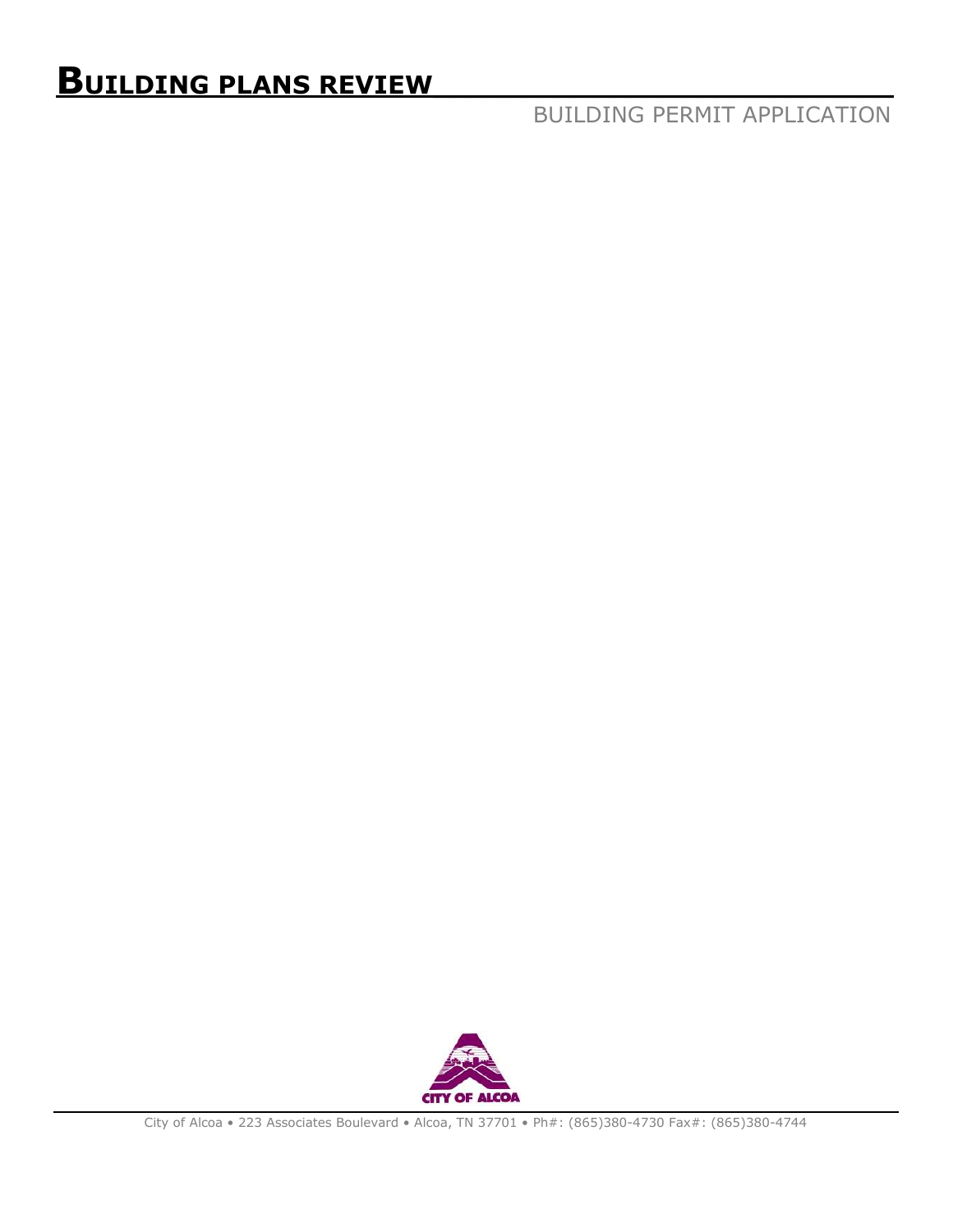## **SITE PLAN AND BUILDING PLANS REVIEW PROCEDURES PLANNING AND CODES DEPARTMENT**



#### DEVELOPMENT REVIEW TEAM

All commercial, multi-family, public, semi-public and industrial site plans must be submitted to planning staff for review by the Alcoa Regional Planning Commission (ARPC). The Development Review Team (consisting of city departmental staff representing planning, codes, engineering, electric and fire disciplines) and ARPC review such plans for proposed access, circulation drives, sidewalks, parking spaces, loading facilities, solid waste facilities, drainage facilities, utilities, landscaping, land use type, heights, setbacks and any other additional information that may be required. Note that any existing development (those types mentioned above) requiring a building permit must be submitted, to planning staff, for ARPC review and approval. Below are the procedures:

- 1. All site plans shall be prepared and certified by a licensed engineer, landscape architect, architect and/or surveyor, unless otherwise approved administratively;
- 2. The ARPC monthly meeting is held the  $3<sup>rd</sup>$  Thursday of each month at 5:30 p.m. in the Municipal Building Commission Chambers. All completed site plans must be submitted, to the Planning and Codes Department, no later than 4:30 p.m. on the  $1<sup>st</sup>$  business day of the month of the regularly scheduled meeting;
- 3. All site plans shall follow the regulations established in each applicable section of the Alcoa Zoning and Land Use Control regulations, as well as meet all other pertinent standards of design as established by city ordinance (**see Site Plan Review Flow Chart and Site Plan Review Checklist for required items for submittal)**;
- 4. Although signage may not be shown on site plan, replacement and/or proposed signage must be reviewed and approved for permit by planning staff;
- 5. Having obtained site plan approval, appropriate construction plans and measures for controlling erosion and sediment must be received, reviewed and approved by engineering staff prior to issuance of a Grading Permit **(see Developer Process at http://www.cityofalcoatn.gov/content/view/full/657) for Public Works and Engineering requirements**;
- 6. A Building Permit must be issued prior to commencement of construction activity of any kind, site grading included, unless otherwise approved administratively. The cost of such permit is based upon the estimated cost of construction and must be obtained from the Planning and Codes Department. **Five (5) full sets of building plans must be submitted to the Planning and Codes Department for Building Plans Review**. At time of submittal, a Grading Permit Application must be filed. Plans are dispersed as follows:
	- (2) Planning and Codes (1) Engineering
		-
		- (1) Fire (1) Electric;
- 
- 7. Building plans are reviewed in accordance with adopted codes **(view a list of adopted codes at http://www.cityofalcoa-tn.gov/content/view/full/394)**;
- 8. Following a comprehensive review by the Development Review Team, comments shall be addressed to insure the issuance of a Building Permit. Once addressed, the application may be filled out and permitted – issuance contingent upon grading approval by Public Works and Engineering Department staff; and,
- 9. A **Certificate of Occupancy (CO)** will be issued upon completion and approval of all trade and departmental inspections (i.e., sign-off card), and meeting all other city requirements.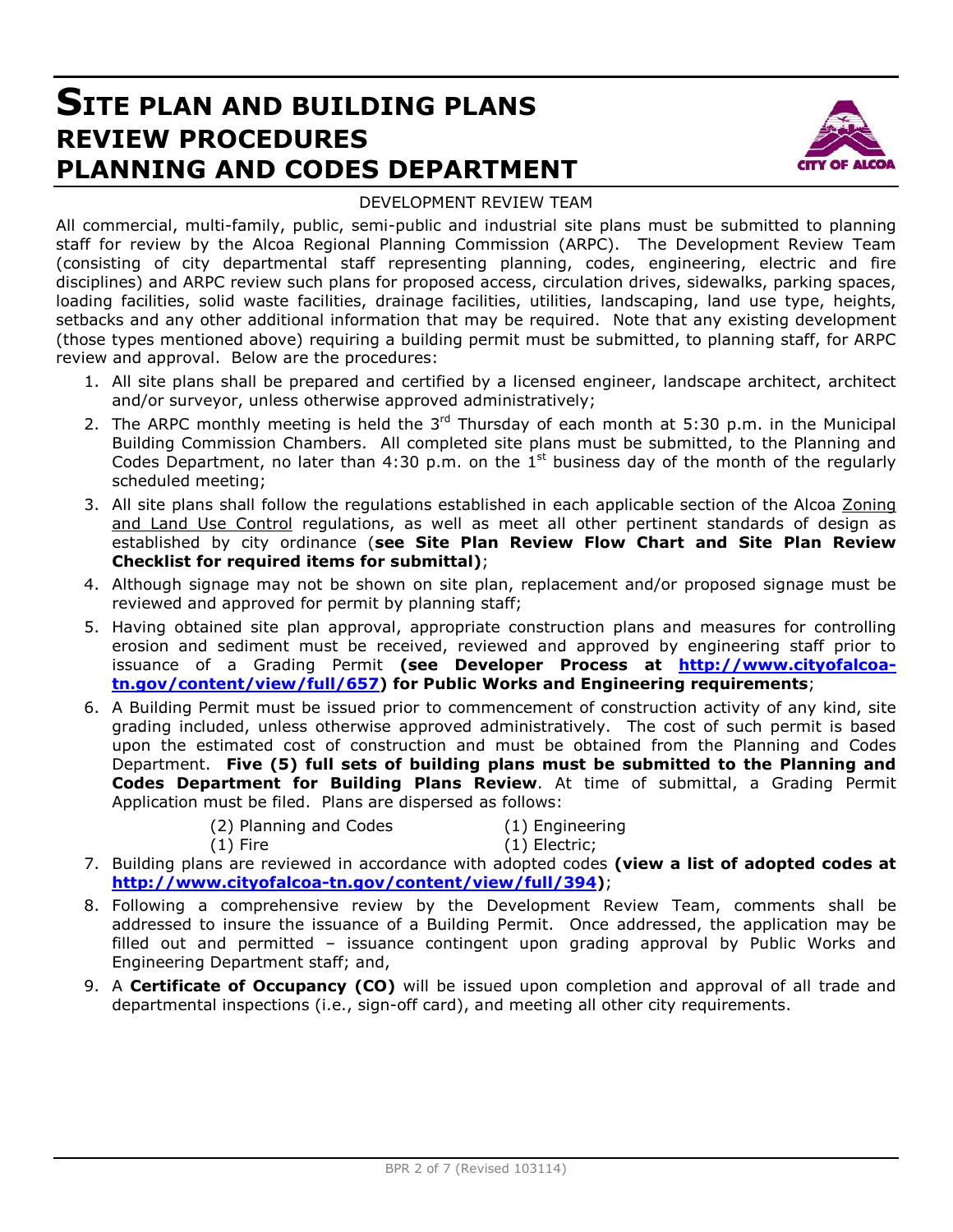# **BUILDING PLANS REVIEW AND INSPECTIONS FLOW CHART PLANNING AND CODES DEPARTMENT**



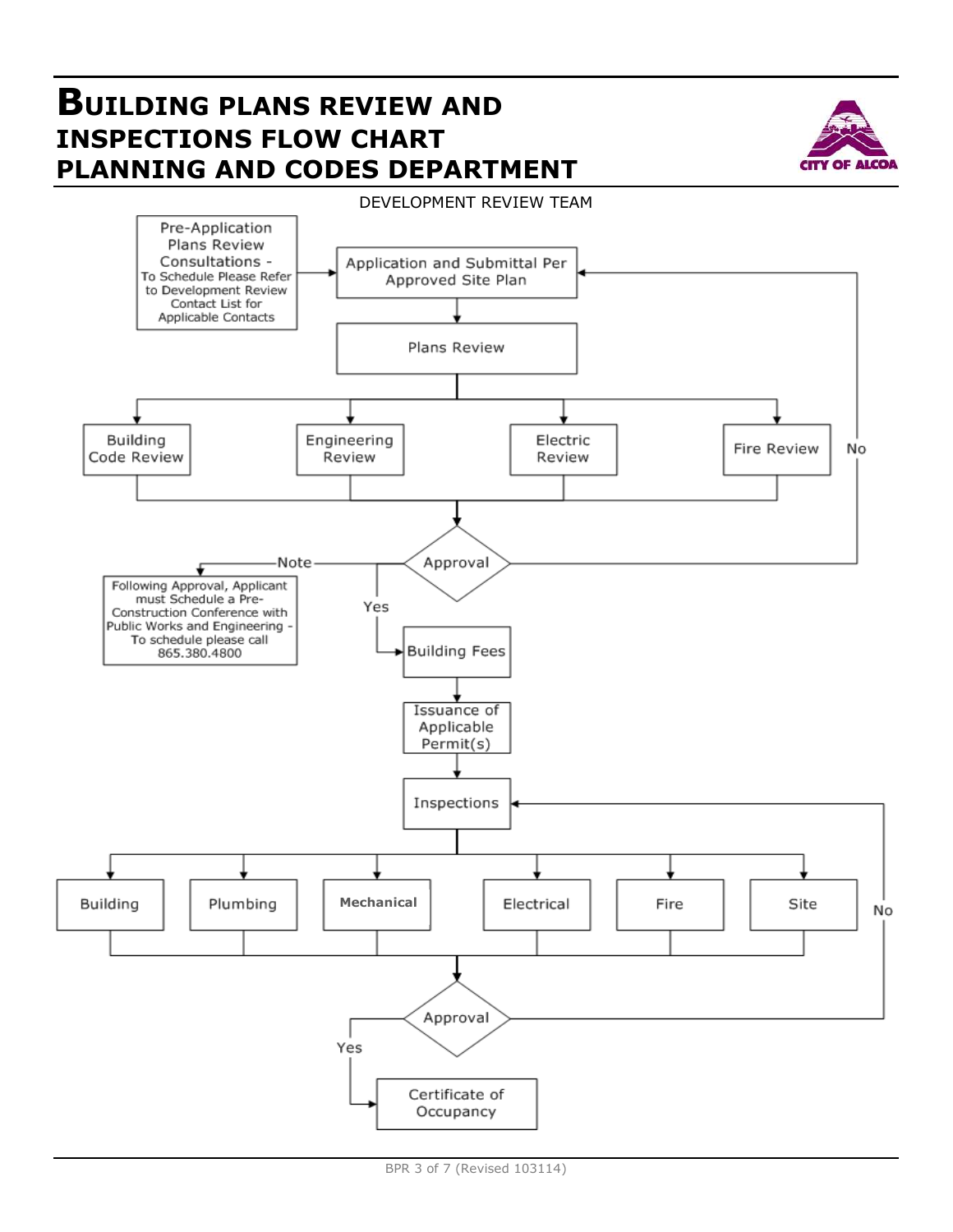# **BUILDING AND INSPECTIONS CHECKLIST PLANNING AND CODES DEPARTMENT**



### DEVELOPMENT REVIEW TEAM

A Building Permit must be issued prior to commencement of construction activity of any kind, site grading included. **Five (5)** full sets of plans must be submitted to Codes staff for Building Plans Review. Below are the checklist items to be completed prior to receiving a Certificate of Occupancy (CO) – note that additional items may be required:

- $\Box$  Previous Site Plan Review and approval by the Alcoa Regional Planning Commission (ARPC) see Site Plan Review Checklist if no site plan has been submitted;
- $\Box$  If not previously submitted, submittal of landscaping plan (to planning staff) for review and approval by Alcoa Tree Board;
- $\Box$  Submit building plans for review
- $\Box$  Revise submitted plans, as required by building inspector(s);
- $\Box$  Secure all permits: building, grading, electric temporary service, electrical, plumbing, gas and mechanical – **permits required in every trade**;
- $\Box$  Foundation Survey Requirement sheet must be completed at time Building Permit is secured;
- $\Box$  Pre-construction Conference will be required prior to start date final inspection sign-off card will be given to permit holder;
- $\Box$  Request new service, including sewer and water tap fees;
- $\Box$  Request curb cuts by Public Works and Engineering;
- $\Box$  Schedule footing inspection footing must be clear and dry, undisturbed earth, metal placed and supported with "chairs" or concrete brick (clay brick is not allowed, width and depth according to code);
- $\Box$  Submit Foundation Survey Requirement within fifteen (15) days of approved footing inspection;
- $\Box$  Schedule plumbing (under-slab) inspection, if concrete is to be placed over pipes each portion must have pressure test;
- □ Schedule trade rough-in inspections: □electric, □plumbing and □gas/mechanical with pressure tests;
- $\Box$  Schedule framing inspection;
- $\Box$  Schedule sheetrock inspection if firerated sheetrock is specified firerated sheetrock must be inspected with all fasteners installed, but before taping, and printed rating on the boards must be readable;
- $\Box$  Schedule sewer inspection sewer must be in the ground, connected to the tap and properly bedded;
- $\Box$  Schedule grease trap inspection (if applicable) from Public Works and Engineering Department;
- $\Box$  Schedule final plumbing inspection all fixtures must be in place and operational;
- $\Box$  Schedule final gas/mechanical inspection appliances must be connected, equipment operational and ductwork in place and supported per code;
- $\Box$  Schedule engineering pre-final site and drainage inspections;
- $\Box$  Schedule planning pre-final site inspection (i.e., landscaping, parking: parking to include appropriate vehicular and pedestrian pavement markings and etc.);
- $\Box$  Schedule final building, fire, electric and site inspections;
- $\Box$  For signage, a permit will be required prior to installation by planning staff,
- $\Box$  Request a **Certificate of Occupancy (CO)** upon completion and approval of all trade and departmental inspections (i.e., sign-off card), and meeting all other city requirements.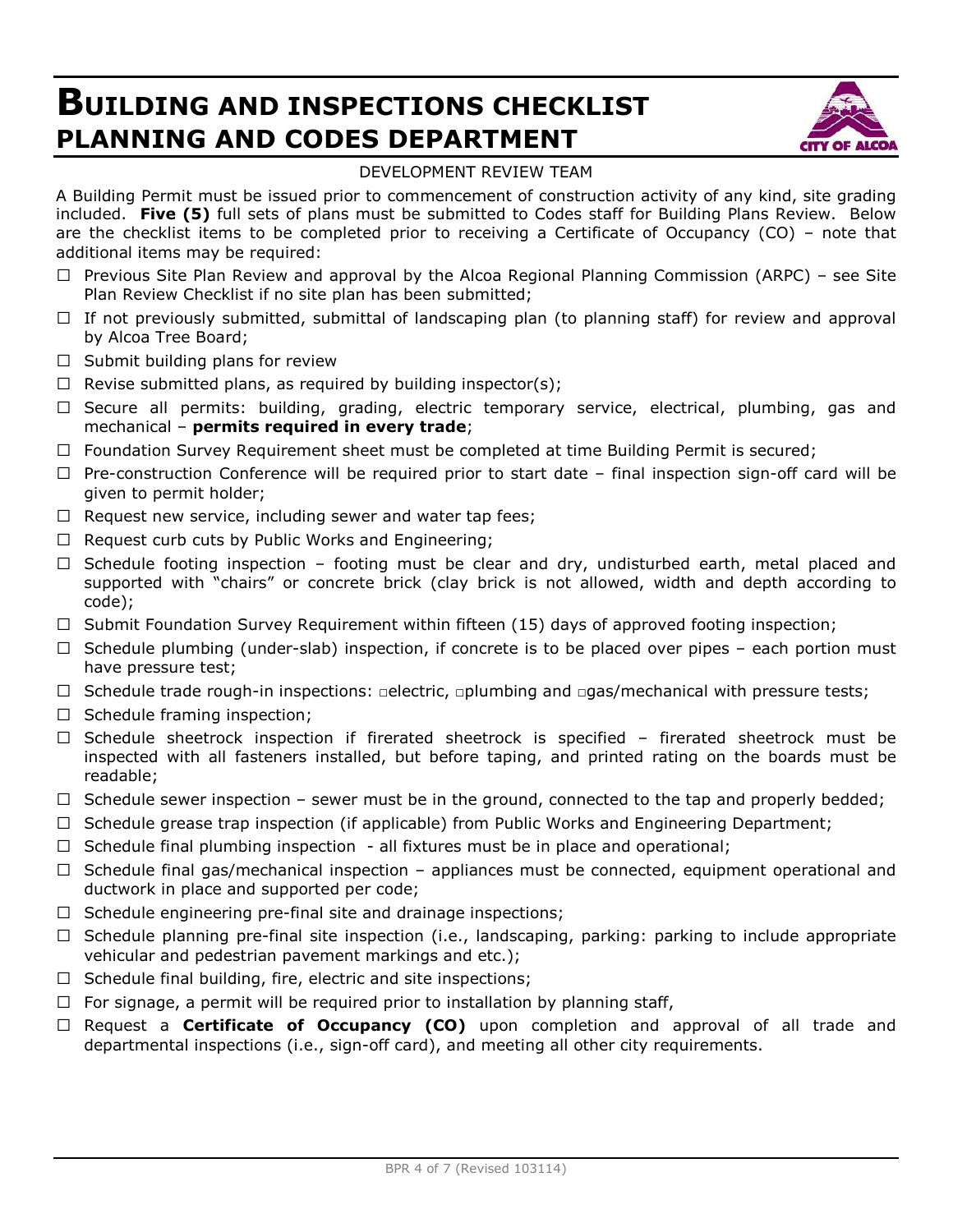## **FOUNDATION SURVEY REQUIREMENT PLANNING AND CODES DEPARTMENT**



City of Alcoa • 223 Associates Boulevard • Alcoa, TN 37701 • Ph#: (865)380-4730 Fax#: (865)380-4744

### **NOTICE TO BUILDER – FOUNDATION SURVEYS**

The building or structure to be constructed under the Building Permit must be located within the required setbacks for the specific zoning district or as specified in the recorded subdivision plat for a Planned Residential or Commercial Unit Development.

In accordance with Title 14, Chapter 2, Section 14-2.2304, Foundation Survey Required, a foundation survey may be required after the footers have been poured, in which case it shall show the exact location of the footers to the required setback and utility easements.

Codes Enforcement administers Building Permit and Foundation Survey Requirement.

A SURVEY WILL BE REQUIRED IF ANY OF THE FOLLOWING CRITERIA ARE MET:

- Where proposed new structure or addition to an existing structure, as reflected on the submitted site plan and building drawings, extends within ten (10) feet or less of a required side, rear or front setback or a dedicated utility easement.
- Where a new structure or addition to an existing structure is placed on a site with steep topography or wooded terrain that would make field verification difficult to determine accurately.
- Where existing property pins cannot be found due to construction activity or where they appear to have been improperly relocated on the property.

If the permit applicant is advised by the city of Alcoa that a foundation survey will be required, the applicant shall be responsible for obtaining the boundary survey. **All foundation survey work required shall be performed by a registered land surveyor.**

When a Building Permit is issued that includes footing and foundation work, a foundation survey must be submitted to the Planning and Codes Department within fifteen (15) days of an approved footing inspection. **All work must stop after fifteen (15) days, until the foundation survey is submitted.** A foundation survey will show the location of the foundation as-built or by pins set by the surveyor, once the footers have been poured. The location of the building on the lot, including all cantilevered portions, shall be within the required setbacks. **Any setback violations found must be corrected.**

**The permit holder assumes all responsibility and risk** prior to the review of, and subsequent approval by, the city of Alcoa of the required survey. If a violation of setback requirements is determined from the survey, the permit holder will be required to modify all work found to be in violation of the zoning or subdivision requirements.

Builders are hereby advised that the city inspects **only** for compliance with zoning code requirements. Some lots may be subject to restrictive covenants more restrictive that those required by the zoning code. It is the Builder's responsibility to assure construction is within all applicable setbacks. For questions, please call Planning and Codes Department.

#### **Project Information**

(Answer **all** questions. Incomplete applications will **not** be processed.) Name of Permit Holder: Mailing Address: Telephone: \_\_\_\_\_\_\_\_\_\_\_\_\_\_\_\_\_\_\_\_Fax: \_\_\_\_\_\_\_\_\_\_\_\_\_\_\_\_\_\_\_\_\_\_Email: \_\_\_\_\_\_\_\_\_\_\_\_\_\_\_\_\_ Property Address: Tax Map and Parcel #: \_\_\_\_\_\_\_\_\_\_\_\_\_\_\_\_\_\_\_\_\_\_\_\_\_\_\_\_**and/or** Lot – Block: \_\_\_\_\_\_\_\_\_\_\_\_\_\_\_\_\_\_\_\_\_\_\_\_\_  $\overline{\phantom{a}}$  , and the contribution of the contribution of the contribution of the contribution of the contribution of the contribution of the contribution of the contribution of the contribution of the contribution of the Building Inspector Signature **Date of American** Control of American Control of American Control of American Control of American Control of American Control of American Control of American Control of American Control of Ame  $\overline{\phantom{a}}$  , and the contract of the contract of the contract of the contract of the contract of the contract of the contract of the contract of the contract of the contract of the contract of the contract of the contrac Applicant Signature Date of the Date of the Date of the Date of the Date of the Date of the Date of the Date of the Date of the Date of the Date of the Date of the Date of the Date of the Date of the Date of the Date of th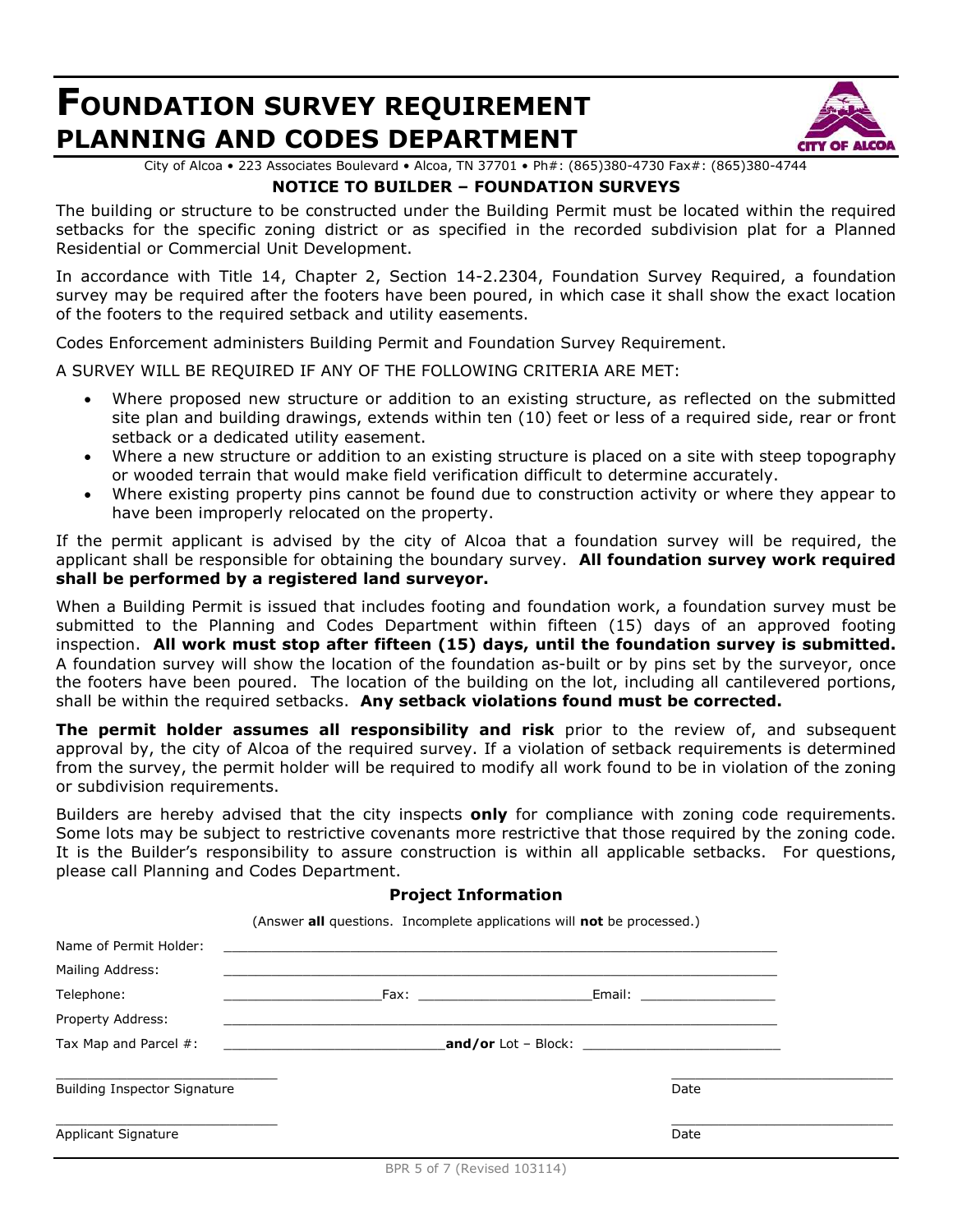#### **BUILDING PERMIT APPLICATION PLANNING AND CODES DEPARTMENT** City of Alcoa • 223 Associates Boulevard • Alcoa, TN 37701 • Ph#: (865)380-4730 Fax#: (865)380-4744 Date:\_\_\_\_\_\_\_\_\_\_\_\_20\_\_ Void After (Office Use Only):\_\_\_\_\_\_\_\_\_\_\_\_20\_\_ **( ) Agent Applicant ( ) Contractor Applicant/TN License #:\_\_\_\_\_\_\_\_\_\_\_\_\_\_\_or ( ) Homeowner Applicant** Name:\_\_\_\_\_\_\_\_\_\_\_\_\_\_\_\_\_\_\_\_\_\_\_\_\_\_\_\_\_\_\_\_\_\_\_\_\_\_\_\_\_\_ Office #:\_\_\_\_\_\_\_\_\_\_\_\_\_\_\_\_\_\_\_\_\_ Address: etc. and the set of the set of the set of the set of the set of the set of the set of the set of the set of the set of the set of the set of the set of the set of the set of the set of the set of the set of the se Property Location: **If an Agent Applicant, are you the ( ) Agent for Owner or ( ) Agent for Tenant Owner** Name: **Architect/ Engine er** Name:  $\mathbf{B} \subseteq \mathbf{A}$ ddress:  $\mathbf{A}$ Office #:\_\_\_\_\_\_\_\_\_\_\_\_\_\_\_\_\_\_\_\_\_\_\_ Phone:\_\_\_\_\_\_\_\_\_\_\_\_\_\_\_\_\_\_\_\_\_\_\_\_ Mobile  $\#$ : **Contractor** Name: **Tenant** Name: Address:\_\_\_\_\_\_\_\_\_\_\_\_\_\_\_\_\_\_\_\_\_\_\_\_\_\_\_\_\_\_\_\_\_\_\_\_\_\_ Address:\_\_\_\_\_\_\_\_\_\_\_\_\_\_\_\_\_\_\_\_\_\_\_\_\_\_\_\_\_\_\_\_\_\_\_\_\_\_ Office  $\#\colon$  Office  $\#\colon$ Mobile #:\_\_\_\_\_\_\_\_\_\_\_\_\_\_\_\_\_\_\_\_\_\_ Mobile #:\_\_\_\_\_\_\_\_\_\_\_\_\_\_\_\_\_\_\_\_\_\_ **Permit Type: Proposed Use: Construction Type:** ( ) New Construction ( ) Alteration ( ) Single-Family Residential ( ) I ( ) IV ( ) Demolition ( ) Building Relocation/Move ( ) Multi-Family Residential (2 or more) ( ) II ( ) V ( ) Fence ( ) Pool ( ) Commercial/Office/Industrial ( ) III ( ) Deck ( ) Other:\_\_\_\_\_\_\_\_\_\_\_\_\_\_\_ ( ) Accessory:\_\_\_\_\_\_\_\_\_\_\_\_\_\_\_\_\_\_\_\_ Number of Dwelling Units (Residential Use Only): **# of Buildings:**\_\_\_\_\_\_\_\_**# of Floors:**\_\_\_\_\_\_\_\_**Height(s):**\_\_\_\_\_\_\_\_**Roof Slope(s):**\_\_\_\_\_\_\_\_**Square Footage:**\_\_\_\_\_\_\_\_ **Zoning District:** ( ) A ( ) B ( ) C ( ) C-1 ( ) D ( ) E ( ) E-1 ( ) E-2 ( ) E-3 ( ) F ( ) G ( ) I ( ) IC ( ) O-3 ( ) O-5 ( ) RDP 1. Has a minimum finished floor elevation (MFFE) been established on a plat of record and/or is the structure located or proposed within a flood hazard zone? ( ) Yes/**MFFE**:\_\_\_\_\_\_\_\_\_\_ ( ) No If yes, an **Elevation Certificate** shall be submitted and filed. 2. Has a curb grade been obtained? ( ) Yes ( ) No 3. A site plan shall be provided on the back or attached hereto. In making application for a building permit, the applicant states that the information given is, to the best of his/her knowledge, true and accurate. It is understood and agreed to by the applicant/contractor that any error, misstatement, or misrepresentation of fact, either with or without intention on his part, such as might, if known cause a refusal of this application or any alteration or change in plans made without the approval of the Building Inspector subsequent to the issuance of the Building Permit, shall constitute sufficient grounds for the revocation of such permit. It is further understood and agreed to by the applicant that the issuance of a building permit does not exempt him/her from any and all other regulations that may be imposed separately by residential or commercial association authorities whereby restrictive covenants are established and in effect. **Estimated Construction Cost**: \$\_\_\_\_\_\_\_\_\_\_\_\_\_\_\_ \_\_\_\_\_\_\_\_\_\_\_\_\_\_\_\_\_\_\_\_ \_\_\_\_\_\_\_\_\_\_\_\_\_\_\_\_\_\_\_\_\_\_\_\_\_\_\_\_\_\_\_\_\_\_\_\_\_\_\_\_ Date Applicant **Office Use Only** Permit applied for above ( ) will or ( ) will not comply with the Zoning Ordinance as prescribed for the City of Alcoa Zoning and Land Use Control Regulations. () Permit Issued () Permit is denied for the following reason(s): \_\_\_\_\_\_\_\_\_\_\_\_\_\_\_\_\_\_\_ \_\_\_\_\_\_\_\_\_\_\_\_\_\_\_\_\_\_\_\_\_\_\_\_\_\_\_\_\_\_\_\_\_\_\_\_\_\_\_\_\_\_\_\_\_\_\_\_\_\_\_\_\_\_\_\_\_\_\_\_\_\_\_\_\_\_\_\_\_\_\_\_\_\_\_\_\_\_\_\_\_\_\_\_\_\_\_\_\_\_\_\_\_\_\_\_\_\_\_\_\_\_\_\_\_\_ **Fee Paid:** The Paid: The Paid: The Paid: The Paid: The Paid: The Paid: The Paid: The Paid: The Paid: The Paid: The Paid: The Paid: The Paid: The Paid: The Paid: The Paid: The Paid: The Paid: The Paid: The Paid: The Paid: \_\_\_\_\_\_\_\_\_\_\_\_\_\_\_\_\_\_\_\_\_\_\_\_\_\_\_\_\_\_\_\_\_\_\_\_\_\_\_\_ \_\_\_\_\_\_\_\_\_\_\_\_\_\_\_\_\_\_\_\_\_\_\_\_\_\_\_\_\_\_\_\_\_\_\_\_\_\_\_\_ City Treasurer **Building Inspector Building Inspector Certificate of Occupancy** Having inspected the premises above to determine that construction has been undertaken in compliance with the above application and in conformity with the Zoning Ordinance and Building Codes, an occupancy permit authorizing use of the building for the purpose listed above is hereby granted.  $\overline{\phantom{a}}$  , and the contribution of the contribution of the contribution of the contribution of the contribution of the contribution of the contribution of the contribution of the contribution of the contribution of the Building Inspector Date **Inspections Completed Footing:\_\_\_\_\_\_\_\_\_\_\_\_\_Framing: \_\_\_\_\_\_\_\_\_\_\_\_\_Fire Rated Sheetrock: \_\_\_\_\_\_\_\_\_\_\_\_\_\_Final: \_\_\_\_\_\_\_\_\_\_\_\_**